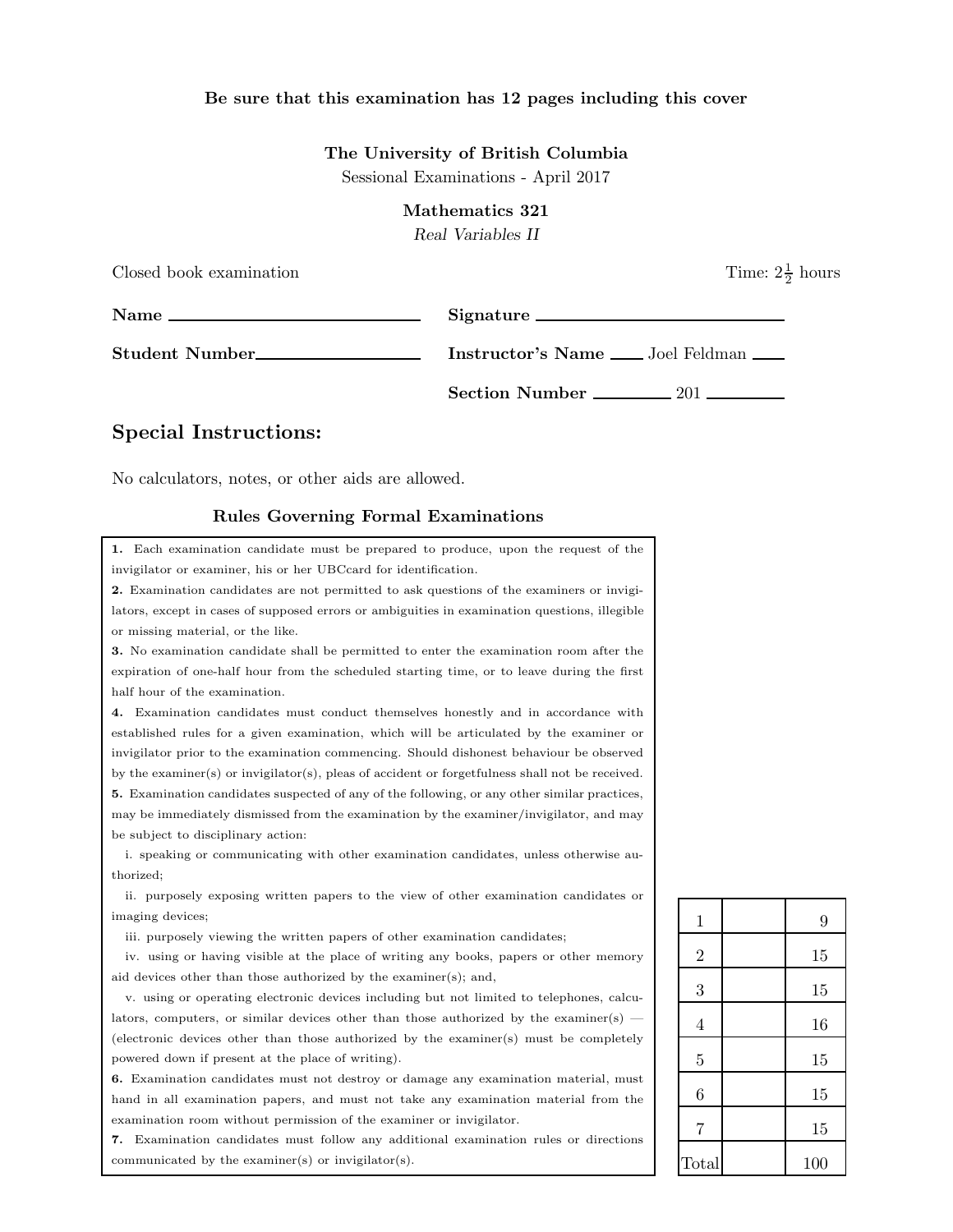Marks

[9] 1. Define

(a) 
$$
\int_{a}^{b} f(x) d\alpha(x)
$$

- (b) equicontinuity
- (c) convergence in the mean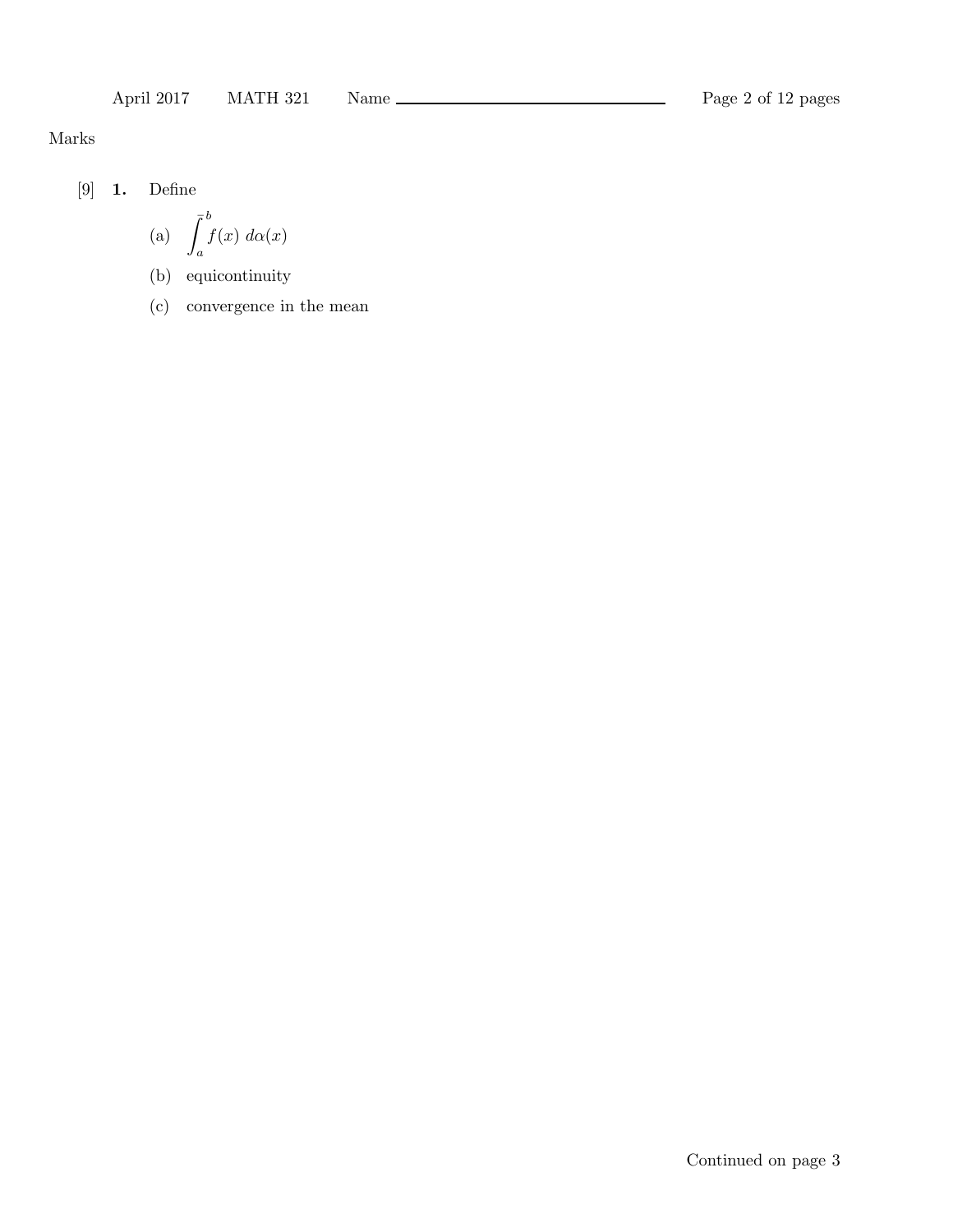- [15] 2. Answer True (with proof) or False (with specific counterexample):
	- (a) If f is monotonic on  $[a, b]$ , then f is Riemann integrable on  $[a, b]$ .
	- (b) Let f be Riemann integrable on [0, 1]. Then there is a  $c \in [a, b]$  such that  $f(c) = \int_0^1 f(t) dt$ .
	- (c) Let f be Riemann integrable on [a, b]. Then the function  $F : [a, b] \rightarrow \mathbb{R}$  defined by  $F(x) = \int_a^x f(t) dt$  is Riemann integrable on [a, b].
	- (d) Let f be Riemann integrable on  $[a, b]$  and let G be a differentiable function on  $[a, b]$  with  $G' = f$ . Then  $G(x) = \int_a^x f(t) dt$ .
	- (e) Let f be a bounded real function on [a, b] with  $f^2$  Riemann integrable. Then f is Riemann integrable.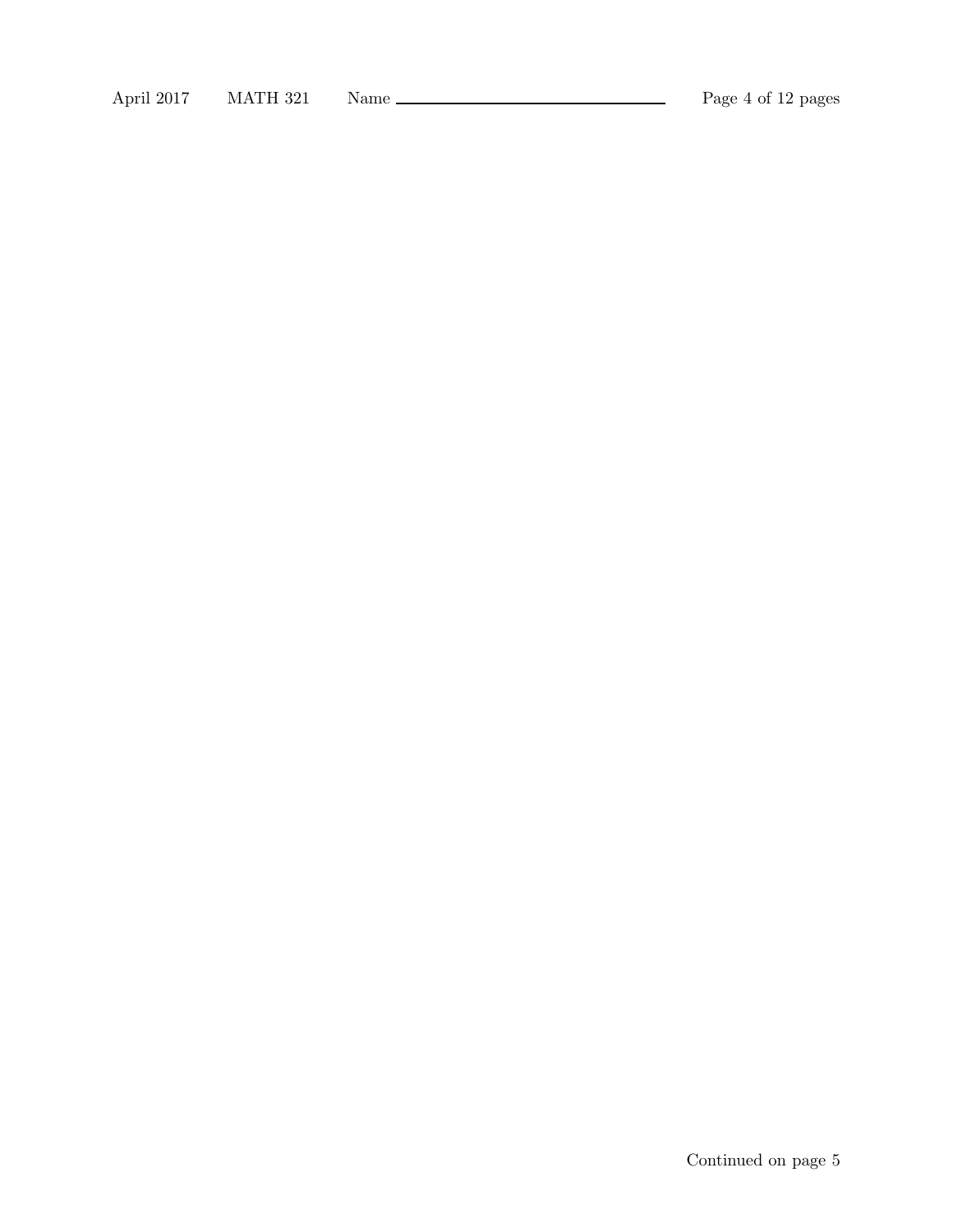[15] 3. Let  $a < c < b$  and let  $f : (a, b) \to \mathbb{R}$  be continuous on  $(a, b)$  and differentiable on  $(a, c)$  and on  $(c, b)$ . Assume that  $\lim_{x\to c} f'(x)$  exists. Prove that f is differentiable at  $x = c$  and that  $f'(x)$ is continuous at  $x = c$ .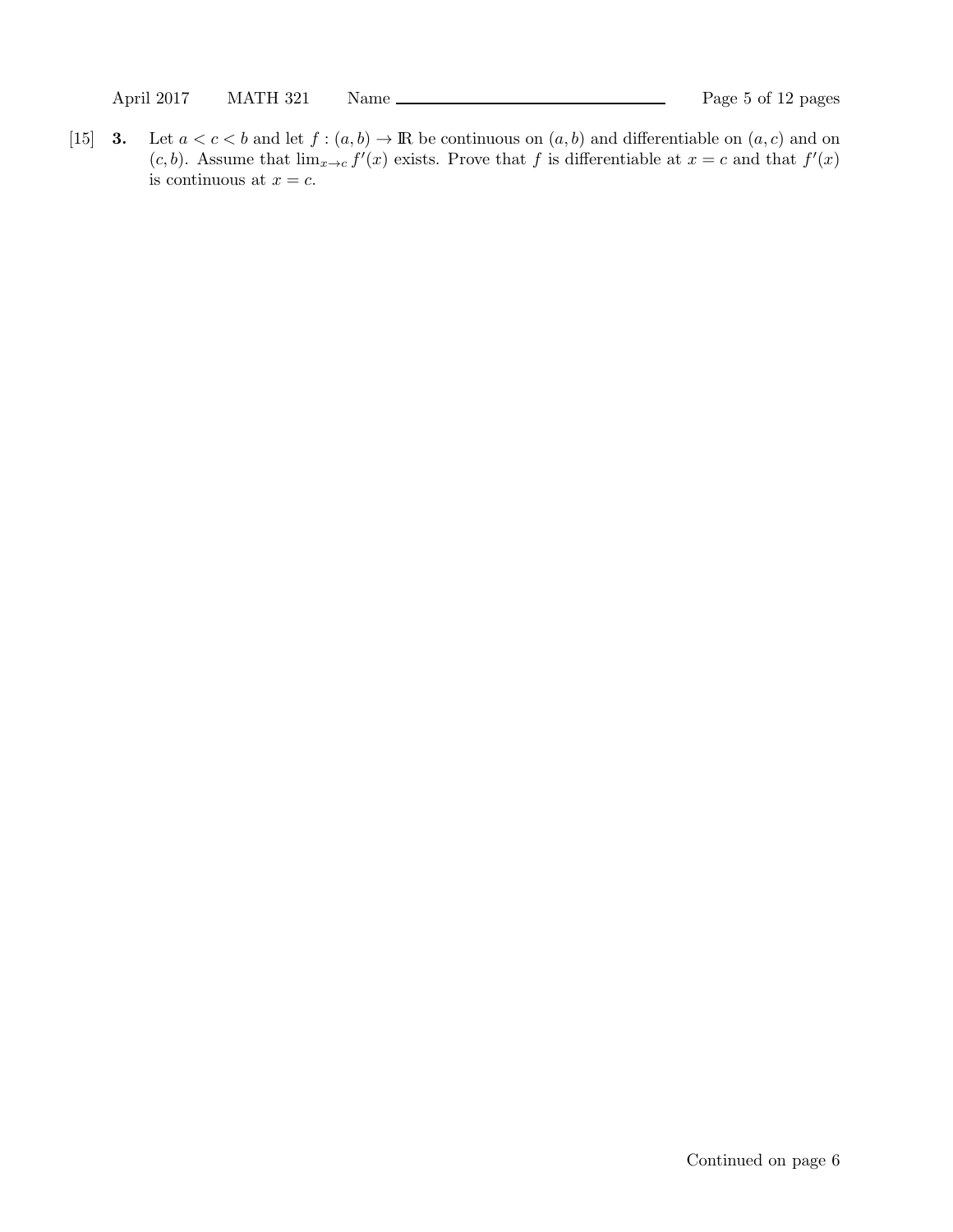- [16] 4. Let  $g : [0,1] \to \mathbb{R}$  be bounded, and  $\alpha : [0,1] \to \mathbb{R}$  be non-decreasing. Assume that, for every  $\delta > 0$ , the restriction of g to  $[\delta, 1]$  is Riemann–Stieltjes integrable on  $[\delta, 1]$  with respect to the restriction of  $\alpha$  to  $[\delta, 1]$ .
	- (a) Prove that if  $\alpha$  is continuous at 0, then g is Riemann–Stieltjes integrable with respect to  $\alpha$  on [0, 1].
	- (b) Give an example of functions g and  $\alpha$  which shows that the conclusion of (a) may be false if the continuity of  $\alpha$  at 0 is not assumed. You must prove that your function g is not Riemann–Stieltjes integrable with respect to  $\alpha$  on [0, 1].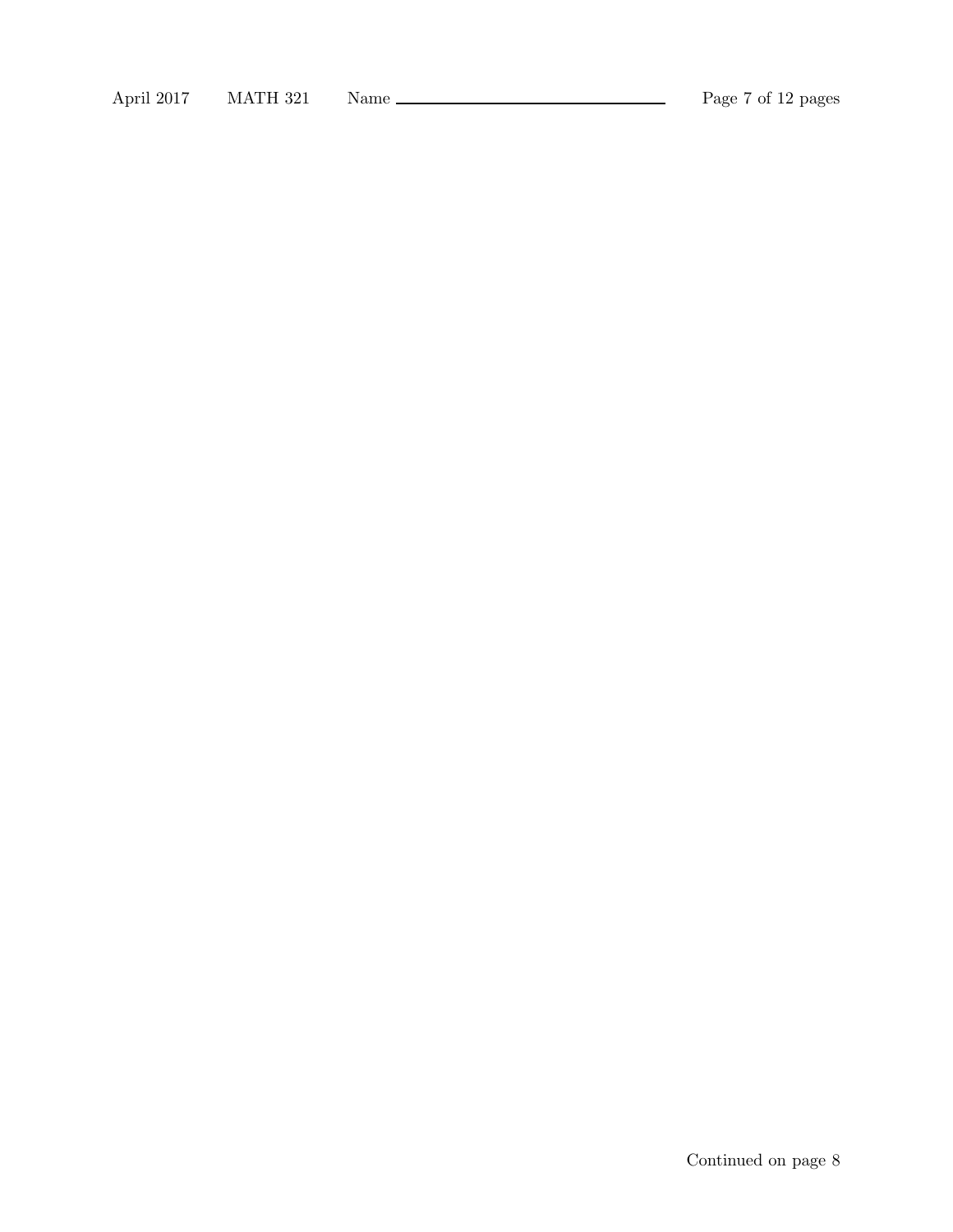[15] **5.** Let  $M$  be a metric space and let  $\mathcal F$  be a bounded family of real valued functions on  $M$ . Assume that F is equicontinuous. Define, for each  $x \in \mathcal{M}$ ,

$$
s(x) = \sup_{f \in \mathcal{F}} f(x)
$$

Prove that  $s$  is continuous.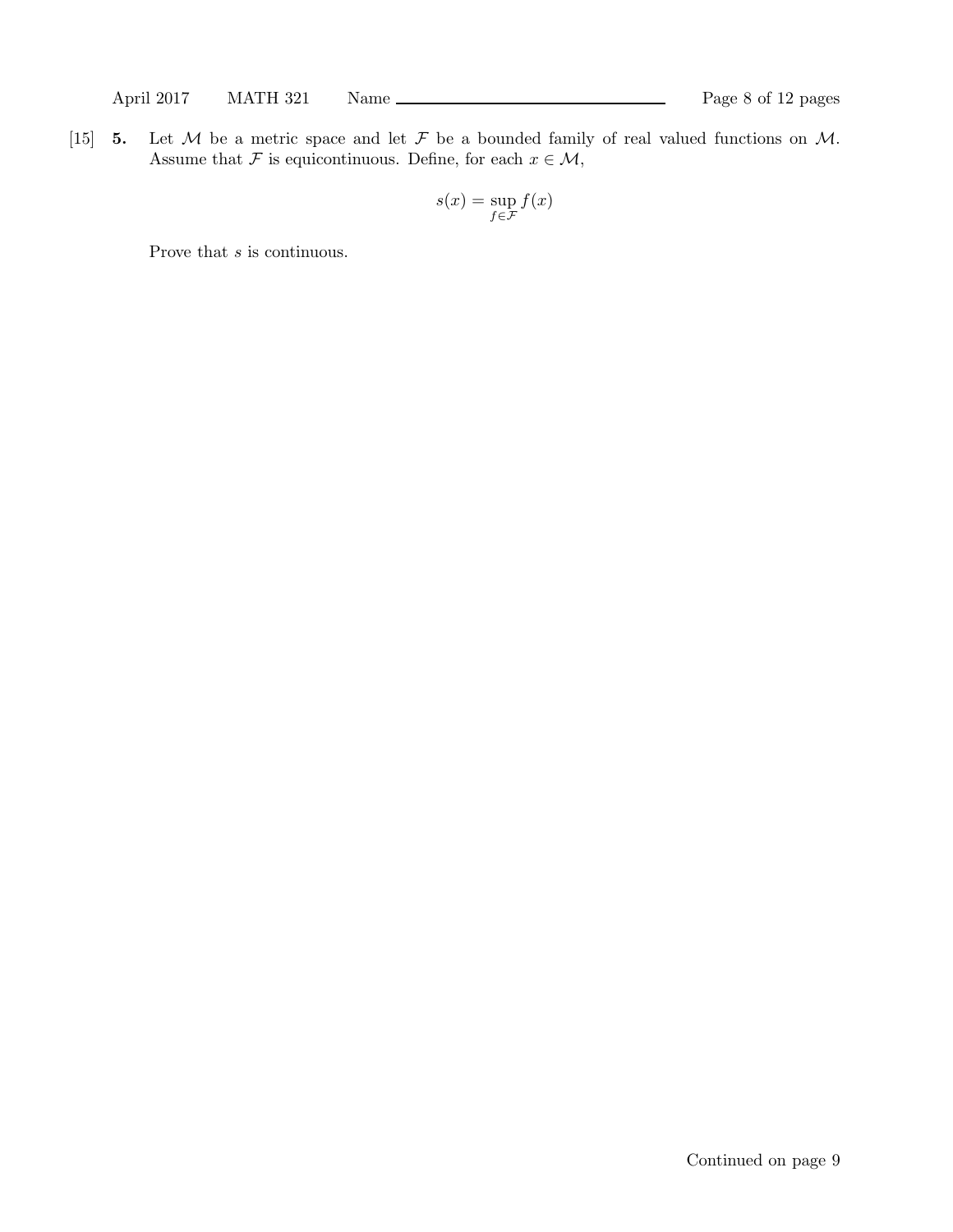[15] 6. Let  $\alpha, \beta : [0,1] \to \mathbb{R}$  be non-decreasing continuous functions that obey  $\alpha(0) = \beta(0)$ . Assume that

$$
\int_0^1 e^{-nx} \, d\alpha(x) = \int_0^1 e^{-nx} \, d\beta(x)
$$

for all non–negative integers  $n$ .

- (a) Prove that  $\int_0^1 f(x) d\alpha(x) = \int_0^1 f(x) d\beta(x)$  for all continuous functions  $f : [0, 1] \to \mathbb{R}$ .
- (b) Does it follow that  $\alpha(x) = \beta(x)$  for all  $0 \le x \le 1$ ? You must justify your conclusion.